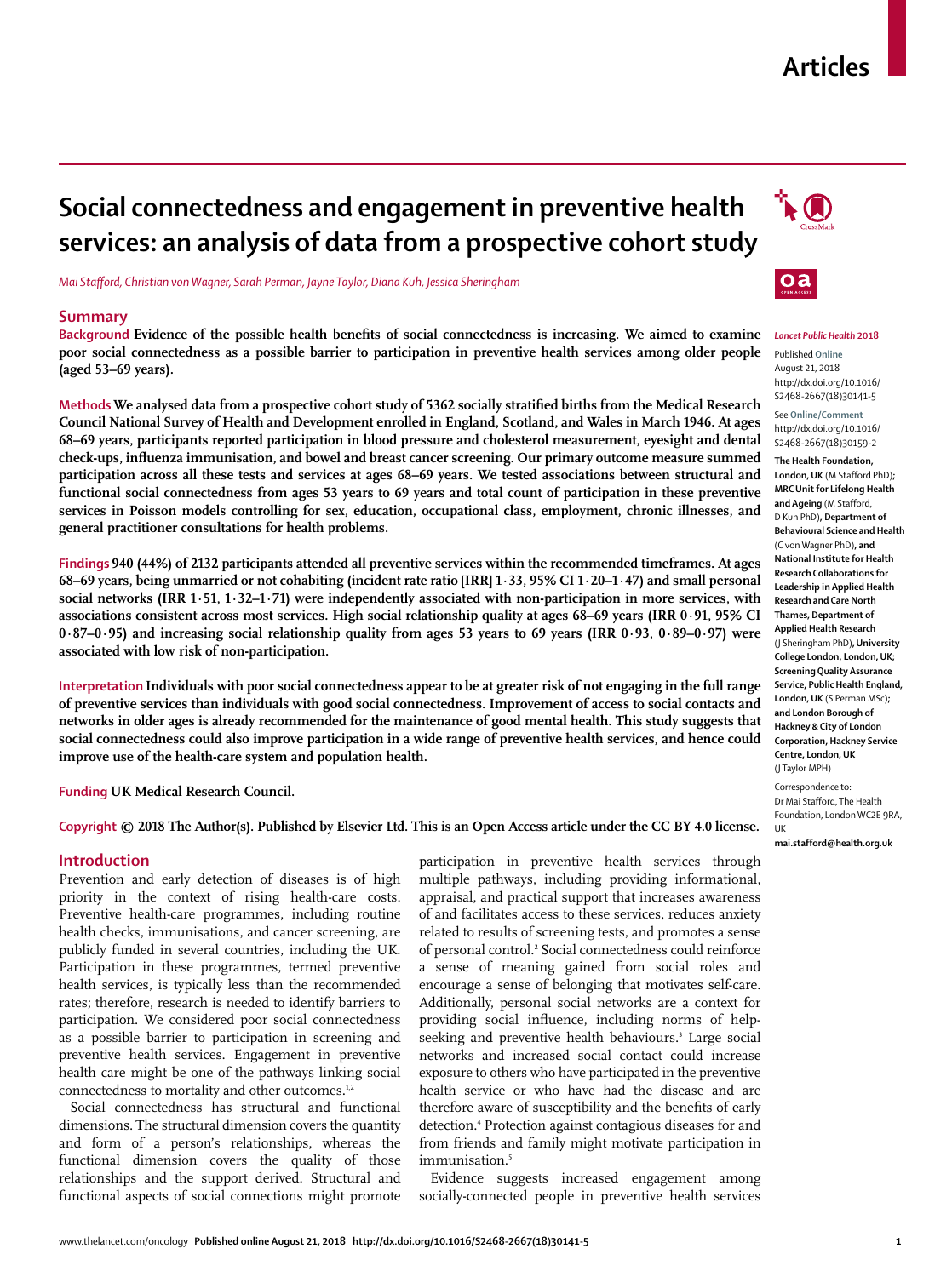## **Research in context**

#### **Evidence before this study**

We searched PubMed, PsychINFO, and Social Science Citation Index from database conception until Oct 18, 2017, for articles on social connectedness with the search terms "social relationship", "social support", "social network", "social contact", "marital", "married", "loneliness", and "social isolation", and on later life engagement in routine health checks, immunisations, or cancer screening services with the terms "health check", "immunis\*", "vaccin\*", "cancer screen\*", and "mammog\*". A systematic review and meta-analysis showed lower immunisation uptake among older people living alone than among those living with others. Several studies found higher participation in other preventive health services among married people than among unmarried people; however, few studies considered a wide range of social connectedness indicators including size of personal social networks or quality of social relationships. Cross-sectional studies were the most common study type.

#### **Added value of this study**

We examined participation in a range of preventive health-care programmes including routine health checks, immunisation,

compared with those who are not socially connected. Large personal social networks, $6$  living with a spouse, $7-9$ and high perceived social support<sup>s</sup> are positively associated with participation in routine health checks. Individuals who live with another person<sup>10</sup> and those who have children<sup>s</sup> are more likely to be immunised against influenza than those who live alone: this probability increases with the number of daily social contacts<sup>11</sup> and participation in social activities.6 Being married or living with a partner is also associated with participation in cancer screening;<sup>12,13</sup> however, evidence is conflicting with some studies finding no association or an inverse association between social connectedness and engagement in preventive health services.<sup>14-16</sup> Marital status has been a focus of these studies, with the functional dimension having received much less attention than has the structural dimension, and studies of social support primarily only include women.<sup>17,18</sup> Studies are predominantly cross-sectional, and, to our knowledge, length of exposure to or dynamics of social connectedness, which might be important in mid-to-late adulthood with changing employment and social roles, have not been explored in relation to preventive health care. Some benefits of social connectedness, such as enhanced sense of belonging and health-promoting behavioural norms, might accumulate over time; therefore, long exposure to social connectedness should be more beneficial than<br>concurrent exposure. However, practical and concurrent exposure. However, practical and informational support might need to be current to effect use of preventive services. Additionally, improvements in social connected-ness could be associated with increased engagement in preventive health services. Such an association would provide strong evidence,

and cancer screening among older people (68–69 years) in the UK. This study included prospective measures of chronic exposure to low social connectedness and dynamics of social connectedness, which might be especially important in older age because employment and social roles typically change during this life stage.

## **Implications of all the available evidence**

Older adults who are unmarried have a smaller personal social network, or have declining quality of social relationships, and engage less with preventive health services, including routine health checks, immunisations, and cancer screening programmes, than those with good social connectedness. National guidelines already recommend improved access to social networks for older people to maintain good mental health. This study supports public health initiatives to increase social networks because they could benefit individuals beyond mental health. Population segmentation based on indicators of social connectedness could help to improve targeting of initiatives to increase participation in preventive health care.

albeit observational, of the potential value of social connectedness interventions.

Different elements of social connectedness could be linked to uptake of different preventive health services according to the extent of invasiveness, consequences of a positive test result, cost, or mechanism for invitation to participate. We examined participation in a range of preventive health-care programmes including routine health checks, immunisation, and cancer screening among older people (68–69 years). In the UK, older people are encouraged to participate in several programmes because of the age-related increase in risk of chronic diseases. We aimed to examine cross-sectional and longitudinal associations between quantity and quality of social connectedness from ages 53 years to 69 years and engagement in preventive health services at 68–69 years.

## **Methods**

## **Study design and participants**

We used data from an observational, cohort study of 5362 socially stratified singleton births enrolled in March 1946 in England, Scotland, and Wales. One of the prespecified aims of the Medical Research Council National Survey of Health was to investigate the association of participation in preventive services with social connectedness. This Medical Research Council National Survey of Health and Development cohort was followed up prospectively 24 times from birth onwards, with the most recent follow-ups at ages 53 years, 60–64 years, and 68–69 years. At ages 68–69 years (in 2014–15), individuals reported participation in blood pressure and cholesterol measurement, eyesight and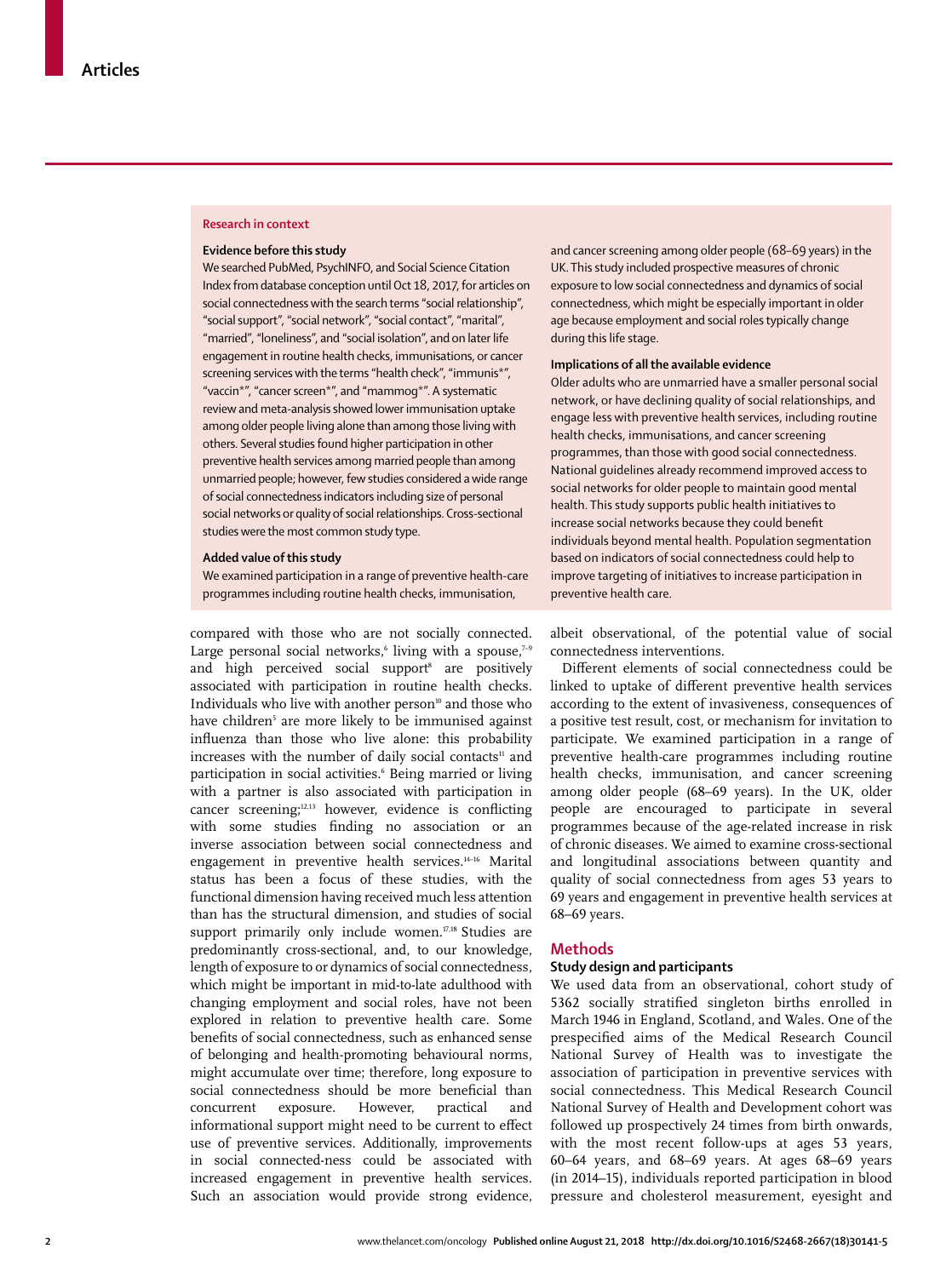dental check-ups, influenza immunisation, and bowel and breast cancer screening. All measures used in this study were reported by participants. At 68–69 years, we obtained ethics approval from the National Research Ethics Service Queen Square REC (14/LO/1073) and Scotland A REC (14/SS/1009), and all participants provided written informed consent.

# **Measures**

# *Outcomes*

Preventive health-care programmes differ across countries. We considered self-reported participation in seven preventive health services that were recommended by the National Health Service (NHS) in England, Scotland, and Wales for people aged 65–69 years at the time of data collection: blood pressure measurement and cholesterol measurement within the past 5 years, eyesight check-up within the past 2 years, dental check-up within the past year, immunisation against influenza within the past year, bowel cancer screening within the past 2 years, and women's breast cancer screening within the past 3 years. Except for dental check-ups, individuals did not have to pay for these services at the time of the study. A priori, we expected associations between social connectedness and participation in preventive health services to be broadly consistent across services. Our primary outcome measure therefore summed participation across all these tests and services at ages 68–69 years.

# *Exposures*

Structural and functional aspects of social relationships were captured at ages 53 years, 60–64 years, and 68–69 years. At 68–69 years, we considered marital or cohabitation status, size of personal social network, frequency of face-to-face contact, parental status, and quality of social relationships. Size of social network was captured by the number of friends or relatives seen once a month or more with response options of zero, one to two, three to five, six to ten, and 11 or more. Reported frequency of face-to-face contact with relatives and friends (response options were never or almost never, once every few months, about once a month, about once a week, and almost daily, coded from 1 to 5) was summed and standardised. Quality of social relationships was based on three items from the Close Person's Questionnaire:19 whether the nominated closest person made them feel good about themselves, they had shared interests, or they had confided in the nominated person. Response options were coded from 0 (not at all) to 3 (a great deal), and then summed and standardised.

We derived cumulative exposure to small social network size by summing indicators for seeing fewer than three friends and relatives at ages 53 years, 60–64 years, and 68–69 years. Cumulative exposure to low social relationship quality was calculated by summing indicators for a value less than the mean at ages 53 years, 60–64 years, and 68–69 years.

#### *Covariates*

Socioeconomic disadvantage is associated with low engagement in preventive health care<sup>7</sup> and poor social connectedness.20 We controlled for educational attainment captured at 26 years, household occupational social class at 53 years, because this mostly predates retirement-related transitions (based on the Registrar General's classification that groups occupations on the basis of their standing within the community from non-manual professional to manual unskilled occupations), and paid employment or non-employment at 68–69 years. Individuals previously identified as high risk or with a specific condition might have been recommended to attend particular checks more frequently than usual; therefore, doctor-diagnosed chronic conditions, including angina (reported from age 53 years onwards), high blood pressure (43 years onwards), and diabetes (36 years onwards), were adjusted for. We also controlled for number of consultations for a health problem with a general practitioner or another health-care professional at the general practice in the past 12 months. Women have more regular contact with health-care professionals for women's health and family health matters than do men for men's health and family health matters; therefore, we additionally controlled for sex. We also tested whether sex modifies any association between social connectedness and preventive health care as some evidence, albeit limited, suggests that the relevant components of connectedness differ for men and women.<sup>21</sup>

# **Statistical analysis**

The number of preventive health services attended is a count variable. We modelled the number not attended using Poisson regression (with 0 being the most common value) because it most closely follows the Poisson distribution. When exponentiated, Poisson regression estimates give the ratio of expected count per unit increase in exposure, referred to as the incident rate ratio (IRR). We first examined the association between each social connectedness indicator (one at a time) and nonparticipation in services (model 1). Interactions of sex by social connectedness were tested in each model. In model 2, we additionally controlled for potential confounders: education, household social class, employment status, doctor-diagnosed chronic illnesses, and number of general practitioner consultations for health problems in the past 12 months. In model 3, we also included all variables of social connectedness to identify those that showed the strongest associations with the outcome and might therefore be considered highest priority in future intervention studies. In sensitivity analysis, we excluded breast cancer screening to include services common to men and women. We also estimated the likelihood of non-participation in each service separately according to extent of social connectedness using logistic regression. For specific services, we excluded participants with prevalent blood pressure problems, high cholesterol concentrations, or any cancer.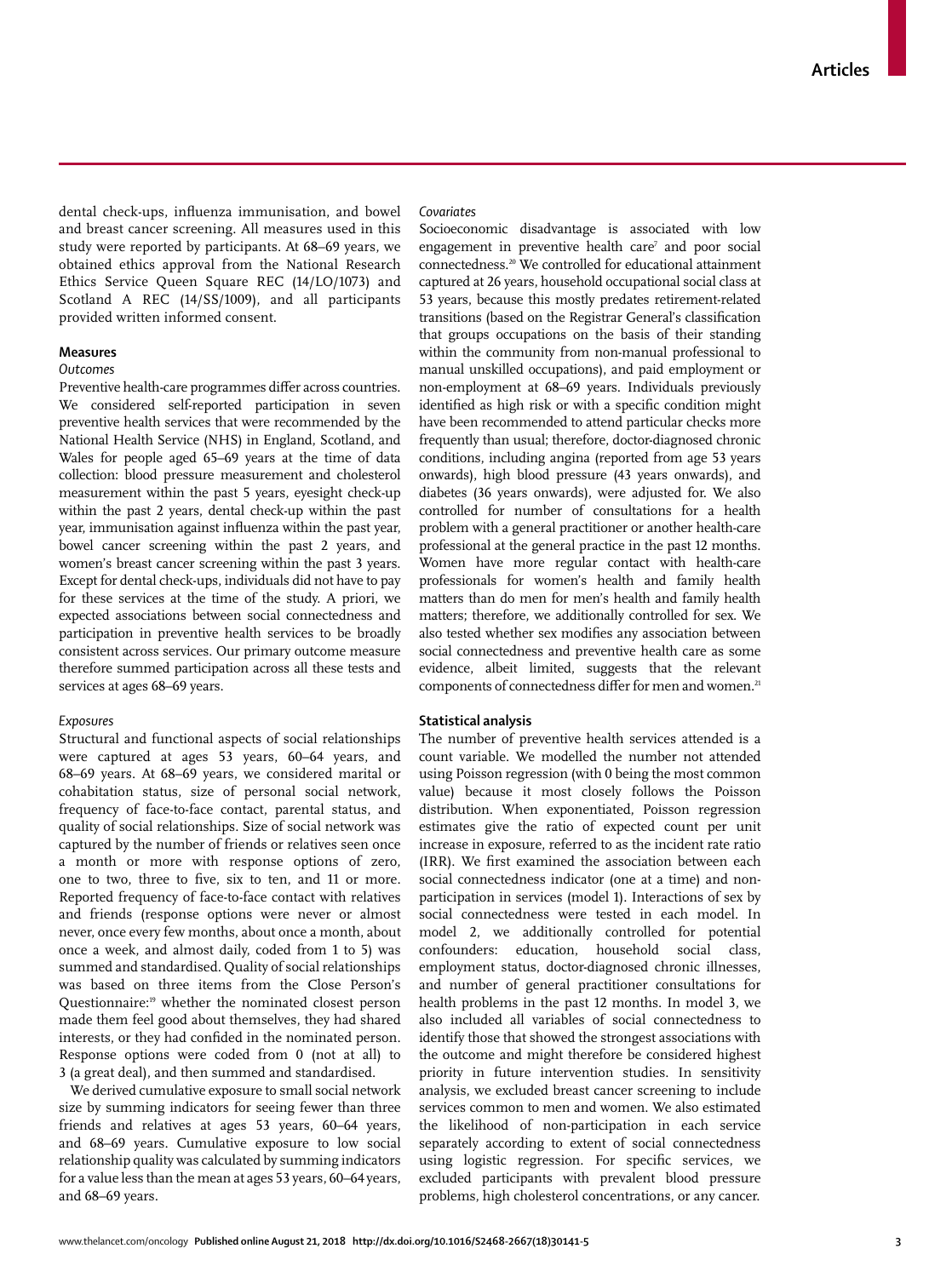Longitudinal data on social connectedness and nonparticipation in services were used in two ways. First, we tested whether increased cumulative exposure to low social connectedness is associated with increased risk of nonparticipation in services by including cumulative measures of small social networks or low quality of social relationships in models adjusted for sex, education, household socioeconomic position, employment status, doctor-diagnosed chronic illnesses, and number of general practitioner consultations for health problems in the past 12 months. In the second approach, we tested whether decline in social connectedness is related to increased risk of non-participation in services. We first generated estimates of the intercept and change in quality of social relationships between ages 53 years and 68–69 years using a random slopes model with linear age as a fixed and random parameter and an unstructured variancecovariance matrix for the random parameters. This method

|                                                                                | All (n=2132)         | Men (n=1022)         | Women (n=1110)       | p value                          |
|--------------------------------------------------------------------------------|----------------------|----------------------|----------------------|----------------------------------|
| Number of services not attended                                                |                      |                      |                      | $p = 0.50$                       |
| Zero (attended all services)                                                   | 940/2132 (44%)       | 463/1022 (45%)       | 477/1110 (43%)       |                                  |
| One                                                                            | 627/2132 (29%)       | 288/1022 (28%)       | 338/1110 (31%)       |                                  |
| Two                                                                            | 290/2132 (14%)       | 142/1022 (14%)       | 147/1110 (13%)       |                                  |
| Three                                                                          | 164/2132 (8%)        | 81/1022 (8%)         | 82/1110 (7%)         |                                  |
| Four                                                                           | 68/2132 (3%)         | 29/1022 (3%)         | 40/1110 (4%)         |                                  |
| Five                                                                           | 30/2132 (1%)         | 12/1022 (1%)         | 17/1110 (2%)         |                                  |
| Six to seven                                                                   | 15/2132 (1%)         | 7/1022 (1%)          | 9/1110 (1%)          |                                  |
| Service                                                                        |                      |                      |                      |                                  |
| Blood pressure measurement within past 5 years                                 | 148/2317 (6%)        | 67/1115 (6%)         | 81/1202 (7%)         | $p = 0.47$                       |
| Cholesterol measurement within past 5 years                                    | 404/2268 (18%)       | 175/1088 (16%)       | 229/1180 (19%)       | $p = 0.04$                       |
| Eyesight check-up within past 2 years                                          | 258/2306 (11%)       | 154/1097 (14%)       | 104/1209 (9%)        | $p = 0.001$                      |
| Dental check-up within past year                                               | 346/2307 (15%)       | 190/1103 (17%)       | 157/1204 (13%)       | $p = 0.01$                       |
| Influenza immunisation within past year                                        | 564/2310 (24%)       | 264/1097 (24%)       | 300/1213 (25%)       | $p=0.71$                         |
| Bowel cancer screen within past 2 years                                        | 518/2302 (23%)       | 253/1099 (23%)       | 265/1203 (22%)       | $p=0.57$                         |
| Mammogram within past 3 years                                                  |                      |                      | 153/1201 (13%)       |                                  |
| Marital or cohabitation status at 68-69 years                                  | $\ddotsc$            | $\ddot{\phantom{a}}$ | $\ddotsc$            | p<0.0001                         |
| Not married or cohabiting                                                      | 413/2101 (20%)       | 142/1011 (14%)       | 271/1090 (25%)       |                                  |
| Married or cohabiting                                                          | 1688/2101 (80%)      | 869/1011 (86%)       | 819/1090 (74%)       |                                  |
| Missing                                                                        | 31/2132 (1%)         |                      | $\ddotsc$            | $\ddotsc$                        |
| Parental status                                                                | $\ddot{\phantom{a}}$ | $\ddotsc$            | ä.                   | $p=0.06$                         |
| Does not have children                                                         | 270/2102 (13%)       | 143/1002 (14%)       | 127/1100 (12%)       |                                  |
| Has child(ren)                                                                 | 1832/2102 (87%)      | 859/1002 (86%)       | 973/1100 (89%)       | $\ddotsc$                        |
| Missing                                                                        | 30/2132 (1%)         | $\ddotsc$            | ä.                   |                                  |
| Social network size at 68-69 years*                                            | $\ldots$             | $\ldots$             | $\ldots$             | $p = 0.001$                      |
| Zero to two                                                                    | 401/2121 (19%)       | 219/1018 (22%)       | 182/1103 (17%)       |                                  |
| Three to five                                                                  | 694/2121 (33%)       | 349/1018 (34%)       | 345/1103 (31%)       |                                  |
| Six to ten                                                                     | 527/2121 (27%)       | 246/1018 (24%)       | 326/1103 (30%)       |                                  |
| 11 or more                                                                     | 454/2121 (21%)       | 204/1018 (20%)       | 250/1103 (23%)       |                                  |
| Missing                                                                        | 11/2132 (1%)         |                      |                      |                                  |
| Face-to-face contact                                                           |                      |                      |                      |                                  |
| At 68-69 years                                                                 | 0.00(1.00)           | $-0.10(1.34)$        | 0.11(0.95)           | $p = 0.04$                       |
| Missing                                                                        | 13/2132 (1%)         | $\ddotsc$            |                      |                                  |
| Cumulative number of occasions exposed to small<br>network size at 53-69 years | $\ddot{\phantom{a}}$ |                      | $\ddotsc$            | p<0.0001                         |
| Zero                                                                           | 1106/1662 (67%)      | 455/763 (60%)        | 651/899 (72%)        |                                  |
| One                                                                            | 363/1662 (22%)       | 193/763 (25%)        | 170/899 (19%)        |                                  |
| Two                                                                            | 129/1662 (8%)        | 81/763 (11%)         | 48/899 (5%)          |                                  |
| Three                                                                          | 64/1662 (4%)         | 34/763 (4.5%)        | 30/899 (3%)          |                                  |
| Missing ages 68-69 years                                                       | 11/2132 (1%)         |                      | $\ddot{\phantom{a}}$ |                                  |
| Missing ages 60-64 years                                                       | 391/2132 (18%)       |                      | $\ddotsc$            |                                  |
| Missing ages 53 years                                                          | 162/2132 (8%)        |                      |                      |                                  |
| Social relationship quality at 68-69 years                                     | 0.00(1.00)           | 0.08(1.00)           | $-0.08(0.99)$        | p<0.0001                         |
|                                                                                |                      |                      |                      | (Table 1 continues on next page) |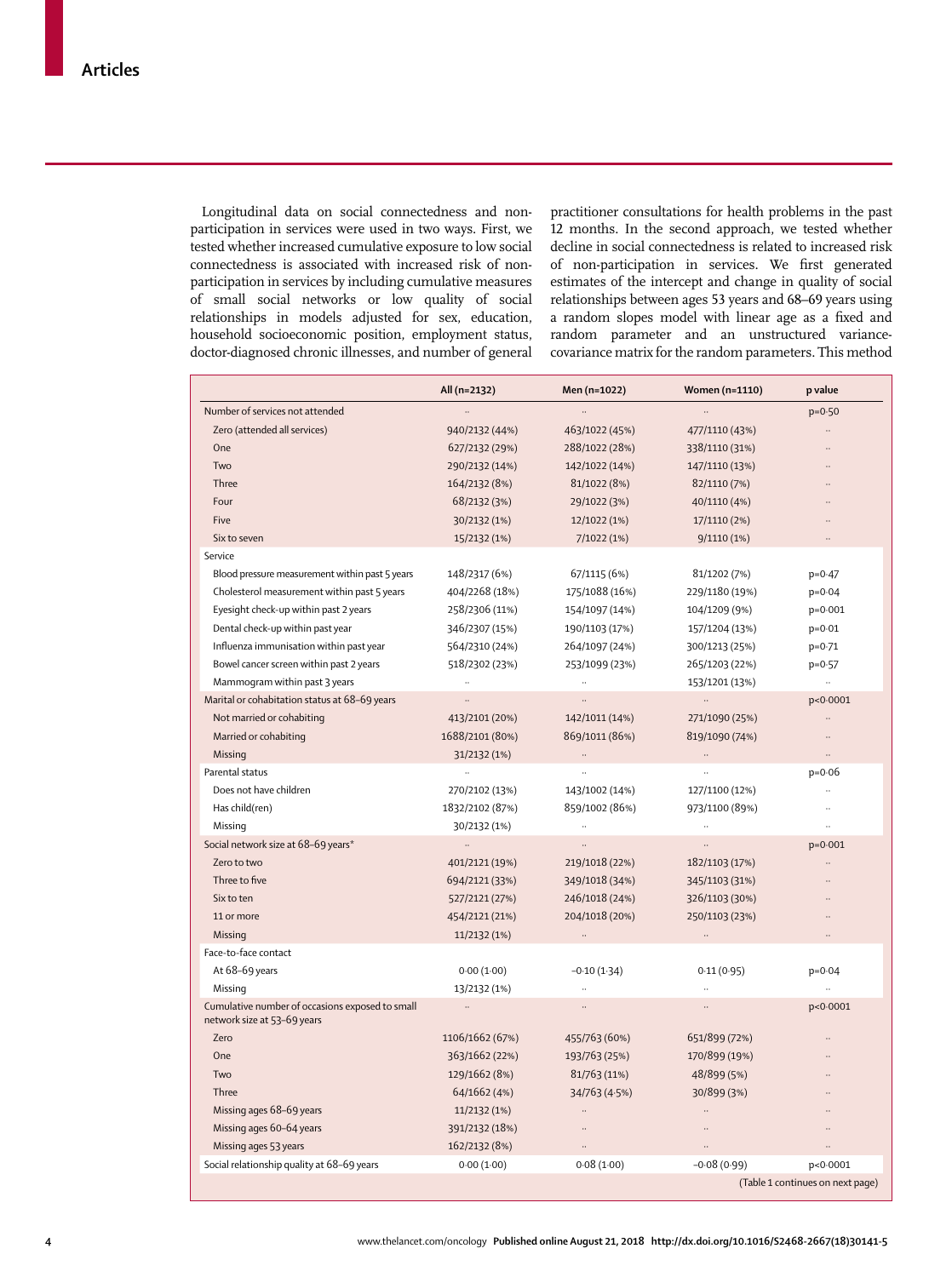See **Online** for appendix

|                                                                                             | All            | Men           | Women         | p value  |
|---------------------------------------------------------------------------------------------|----------------|---------------|---------------|----------|
| (Continued from previous page)                                                              |                |               |               |          |
| Cumulative number of occasions exposed to low<br>social relationship quality at 53-69 years |                | $\cdot$       |               | p<0.0001 |
| <b>Zero</b>                                                                                 | 387/1588 (24%) | 210/735 (29%) | 177/833 (21%) |          |
| One                                                                                         | 338/1588 (21%) | 163/735 (22%) | 175/833 (21%) | $\cdot$  |
| Two                                                                                         | 359/1588 (23%) | 166/735 (23%) | 193/833 (23%) |          |
| Three                                                                                       | 504/1588 (32%) | 196/735 (27%) | 308/833 (37%) |          |
| Missing ages 68-69 years                                                                    | 62/2132 (3%)   | $\cdot$       |               |          |
| Missing ages 60-64 years                                                                    | 374/2132 (18%) | $\cdot$       |               | $\cdot$  |
| Missing age 53 years                                                                        | 229/2132 (11%) |               |               | $\cdot$  |

*Table 1:* **Medical Research Council National Survey of Health and Development participants with data on participation in preventive health services**

generated person-level random intercept (centred at 53 years) and slope estimates (indicating person-specific change in support), which were then standardised and used as independent variables in Poisson regression models with adjustment for the covariates.

2132 participants had complete data on participation in preventive health services and forms the main analytical sample for this study. Individuals lost to follow-up before ages 68–69 years had lower cognitive scores in childhood and adulthood, poorer physical health, and more health behavioural risk factors than did those included in the analysis; however, mental health symptoms between these groups did not differ.<sup>22</sup> Individuals present at ages 68–69 years but with missing outcome data had lower educational attainment, less advantaged social class, and many or no general practitioner visits than did those included in the analysis; however, chronic conditions did not differ between these groups. Data on participation in cholesterol measurement were more frequently missing than for other services. Multiple imputation by chained equations was used to include participants with missing data on covariates and social connectedness on the basis of the assumption that the propensity for these data to be missing can be explained by the observed data (ie, data are missing at random). 20 datasets were generated and estimates combined by use of Rubin's rules. Outcome data were included in the imputation part of the model but not in the estimation part. STATA, version 14.0, was used for all analyses.

# **Role of the funding source**

The funders of the study had no role in study design, data collection, data analysis, data interpretation, or writing of the report. The corresponding author had full access to all the data in the study and had final responsibility for the decision to submit for publication.

# **Results**

By ages 68–69 years (in 2014–15), 1531 (29%) of 5362 participants had died or emigrated and therefore were not eligible to participate in the preventive health services of interest. 1699 (32%) of 5362 participants had withdrawn, were lost to follow-up, or did not complete outcome data (appendix p1). 2132 individuals reported participation in blood pressure and cholesterol measurement, eyesight and dental check-ups, influenza immunisation, and bowel and breast cancer screening. 940 (44%) of 2132 participants attended all preventive health services within the recommended timeframes (table 1). Influenza immunisation and bowel cancer screening were more commonly missed (564 [24%] of 2310 participants and 518 [23%] of 2302) than were the other services investigated. Prevalence of missed eyesight and dental checks was higher for men than for women, but the prevalence of missed cholesterol measurement was higher for women. Frequency of face-to-face social contact and social network size was lower in men than in women but the number of occasions with high social relationship quality was higher in men. Associations between social connectedness and the main covariates are summarised in the appendix (p 2).

We found no evidence that associations between social connectedness at ages 68–69 years and participation in preventive health services differed between men and women (appendix p 3). The sex-adjusted IRR for nonparticipation in preventive health services for unmarried or not cohabiting participants compared with married or cohabiting participants was 1·33 (95% CI 1·20–1·47; table 2, model 1). Small networks (especially less than three friends and relatives) and not having children were also associated with increased non-participation. Frequent contact and high social relationship quality with the closest person were associated with low relative risk of non-participation. An IRR of 0·91 per 1 SD indicates that the 5% of individuals with scores 1·96 SDs less than the mean relationship quality missed 30% more preventive health service opportunities than did the 5% of those with scores 1·96 SDs more than the mean.

High educational attainment was associated with low relative risk of non-participation (appendix p 4).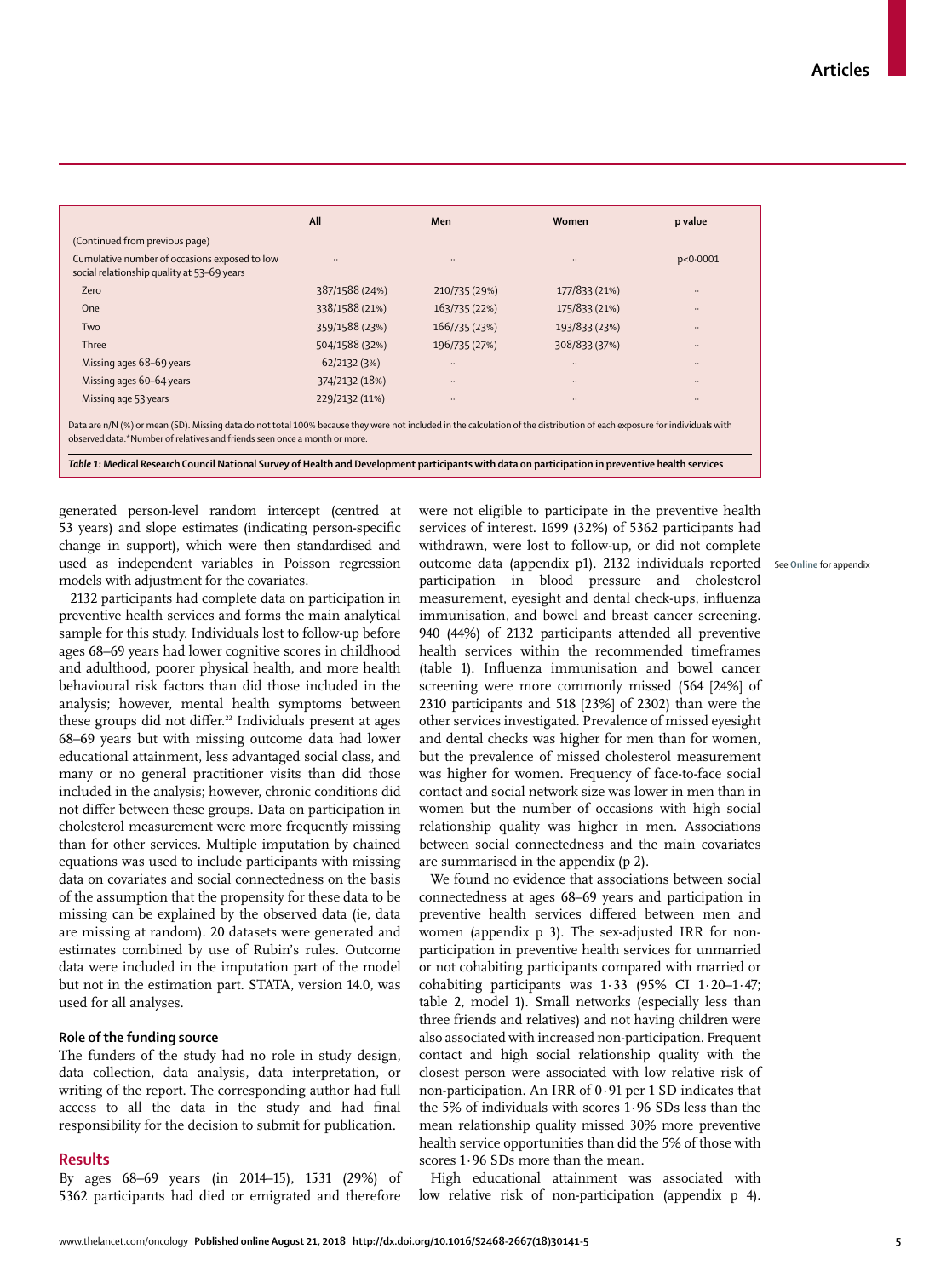Individuals with doctor-diagnosed conditions and those who had consulted a general practitioner one to five times or at least six times in the past 12 months had lower relative risk of non-participation than did individuals who had not consulted the doctor. However, adjustment for these covariates only partly attenuated the associations between social connectedness and participation (table 2, model 2). Estimates for social connectedness were further attenuated when all social connectedness variables were included (table 2, model 3). However, independent

|                                       | Model 1                 | Model 2                 | Model 3                 |
|---------------------------------------|-------------------------|-------------------------|-------------------------|
| Marital or cohabitation status        |                         |                         |                         |
| Married or cohabiting                 | 1.00                    | 1.00                    | $1-00$                  |
| Not married or cohabiting             | $1.33(1.20-1.47)^{*}$   | $1.28(1.16-1.43)^{*}$   | $1.24(1.11-1.37)$ *     |
| Social network sizet                  |                         |                         |                         |
| Zero to two                           | $1.51(1.32 - 1.71)^*$   | $1.45(1.27 - 1.65)^*$   | $1.31(1.13 - 1.53)$     |
| Three to five                         | $1.16(1.02 - 1.31)^{*}$ | $1.15(1.02 - 1.31)^{*}$ | $1.11(0.97 - 1.26)$     |
| Six to ten                            | $1.07(0.94 - 1.21)$     | $1.06(0.93 - 1.21)$     | $1.04(0.91 - 1.19)$     |
| 11 or more                            | $1-00$                  | $1-00$                  | $1-00$                  |
| Any children                          |                         |                         |                         |
| Yes                                   | 1.00                    | 1.00                    | 1.00                    |
| <b>No</b>                             | $1.23(1.10-1.39)^{*}$   | $1.16(1.09-1.23)^{*}$   | $1.12(0.99-1.27)$       |
| Face-to-face contact (Z score)        | $0.92(0.88 - 0.96)^*$   | $0.91(0.87 - 0.95)^*$   | $0.98(0.96 - 1.01)$     |
| Social relationship quality (Z score) | $0.91(0.87 - 0.95)^*$   | $0.95(0.91 - 0.99)^*$   | $0.95(0.91 - 0.99)^{*}$ |

Data are incident rate ratio (95% CI). Model 1 includes sex. Model 2 additionally includes education, occupational class, employment status, doctor-diagnosed chronic illnesses, and number of general practitioner consultations for health problems in the past 12 months. Model 3 additionally includes all social connectedness variables. \*p<0·05. †Number of relatives and friends seen once a month or more.

*Table 2:* **Social connectedness and risk of non-participation in preventive health services at ages 68–69 years**

associations were seen between high relative risk of nonparticipation and being unmarried or not cohabiting, having a small social network size, and low quality of social relationships.

The direction of association between social connectedness and each preventive health service was mostly consistent in showing that likelihood of non-participation was high among individuals who were less socially connected, but most associations did not attain statistical significance (table 3). Estimates excluding those with blood pressure problems, high cholesterol, or cancer were similar (appendix p 5).

Association between number of occasions exposed to a small social network size at ages 53–69 years and risk of non-participation was graded, although 95% CIs for one, two, and three occasions overlapped (table 4). Cumulative exposure to low social relationship quality did not show a graded association with non-participation. Increasing quality of social relationships from ages 53 years to 69 years was associated with reduced risk of non-participation (IRR 0·93, 95% CI 0·89–0·97; table 4)**.**

## **Discussion**

Social connectedness is associated with participation in preventive health services recommended for people older than 65 years. Controlling for socioeconomic factors and chronic disease, being unmarried or not cohabiting, having a small social network size, and having a lowquality relationship with the closest person were associated with non-participation in preventive health services. Changes in social relationship quality also affect participation in preventive health services; improvements

|                                          | <b>Blood pressure</b><br>measurement<br>$(n=2317)$ | Cholesterol<br>measurement<br>$(n=2268)$ | Eyesight check-up<br>$(n=2306)$ | Dental check-up<br>$(n=2307)$ | Influenza<br>immunisation<br>$(n=2310)$ | <b>Bowel cancer screen</b><br>$(n=2302)$ | Mammogram<br>$(n=1201)$ |
|------------------------------------------|----------------------------------------------------|------------------------------------------|---------------------------------|-------------------------------|-----------------------------------------|------------------------------------------|-------------------------|
| Marital or cohabitation status           |                                                    |                                          |                                 |                               |                                         |                                          |                         |
| Married or<br>cohabiting                 | 1.00                                               | 1.00                                     | 1.00                            | $1-00$                        | 1.00                                    | $1-00$                                   | 1.00                    |
| Not married or<br>cohabiting             | $1.32(0.88 - 2.00)$                                | $1.00(0.89 - 1.12)$                      | $1.06(0.92 - 1.22)$             | $1.18(1.05-1.32)$             | $1.04(0.95 - 1.16)$                     | $1.20(1.09-1.32)$                        | $1.55(1.05-2.28)$       |
| Social network size*                     |                                                    |                                          |                                 |                               |                                         |                                          |                         |
| Zero to two                              | 1.70 (0.99-2.91)                                   | $2.01(1.39 - 2.89)$                      | $1.19(0.78 - 1.80)$             | $1.32(0.93 - 1.88)$           | $1.42(1.04-1.94)$                       | $1.83(1.33 - 2.52)$                      | $1.34(0.77 - 2.32)$     |
| Three to five                            | $1.11(0.64 - 1.93)$                                | $1.56(1.12 - 2.16)$                      | $1.02(0.70-1.48)$               | $0.80(0.57 - 1.12)$           | $1.18(0.89 - 1.55)$                     | $1.41(1.05-1.90)$                        | $1.08(0.66 - 1.77)$     |
| Six to ten                               | 1.70 (0.99-2.91)                                   | $1.16(0.82 - 1.65)$                      | $1.00(0.67 - 1.49)$             | $0.77(0.53 - 1.10)$           | $1.02(0.76 - 1.36)$                     | $1.23(0.90 - 1.68)$                      | $0.85(0.51 - 1.42)$     |
| 11 or more                               | $1-00$                                             | $1-00$                                   | 1.00                            | $1-00$                        | $1-00$                                  | 1.00                                     | $1-00$                  |
| Any children                             |                                                    |                                          |                                 |                               |                                         |                                          |                         |
| Yes                                      | $1-00$                                             | 1.00                                     | 1.00                            | 1.00                          | 1.00                                    | 1.00                                     | $1-00$                  |
| <b>No</b>                                | $1.18(0.72 - 1.96)$                                | 1.35(0.98, 1.85)                         | $1.16(0.79-1.69)$               | $1.15(0.81 - 1.64)$           | $1.33(1.01-1.75)$                       | $1.41(1.06-1.87)$                        | $1.12(0.65 - 1.94)$     |
| Face-to-face contact<br>(Z score)        | $0.84(0.71-0.99)$                                  | $0.78(0.69 - 0.87)$                      | $0.96(0.84 - 1.09)$             | $0.90(0.80 - 1.00)$           | $0.95(0.86 - 1.05)$                     | $0.90(0.81 - 0.99)$                      | $0.93(0.78 - 1.11)$     |
| Social relationship<br>quality (Z score) | $0.93(0.78 - 1.11)$                                | $0.96(0.86 - 1.08)$                      | $0.85(0.74 - 0.97)$             | $0.81(0.72 - 0.91)$           | $0.91(0.82 - 1.00)$                     | $0.86(0.77-0.95)$                        | $0.90(0.75 - 1.08)$     |

Data are odds ratio (95% CI). Each social connectedness indicator is entered singly in model 2 adjusted for sex, education, occupational class, employment status, doctor-diagnosed chronic illnesses, and number of general practitioner consultations for health problems in the past 12 months. \*Number of relatives and friends seen once a month or more.

*Table 3:* **Social connectedness and risk of non-participation in individual preventive health services at ages 68–69 years**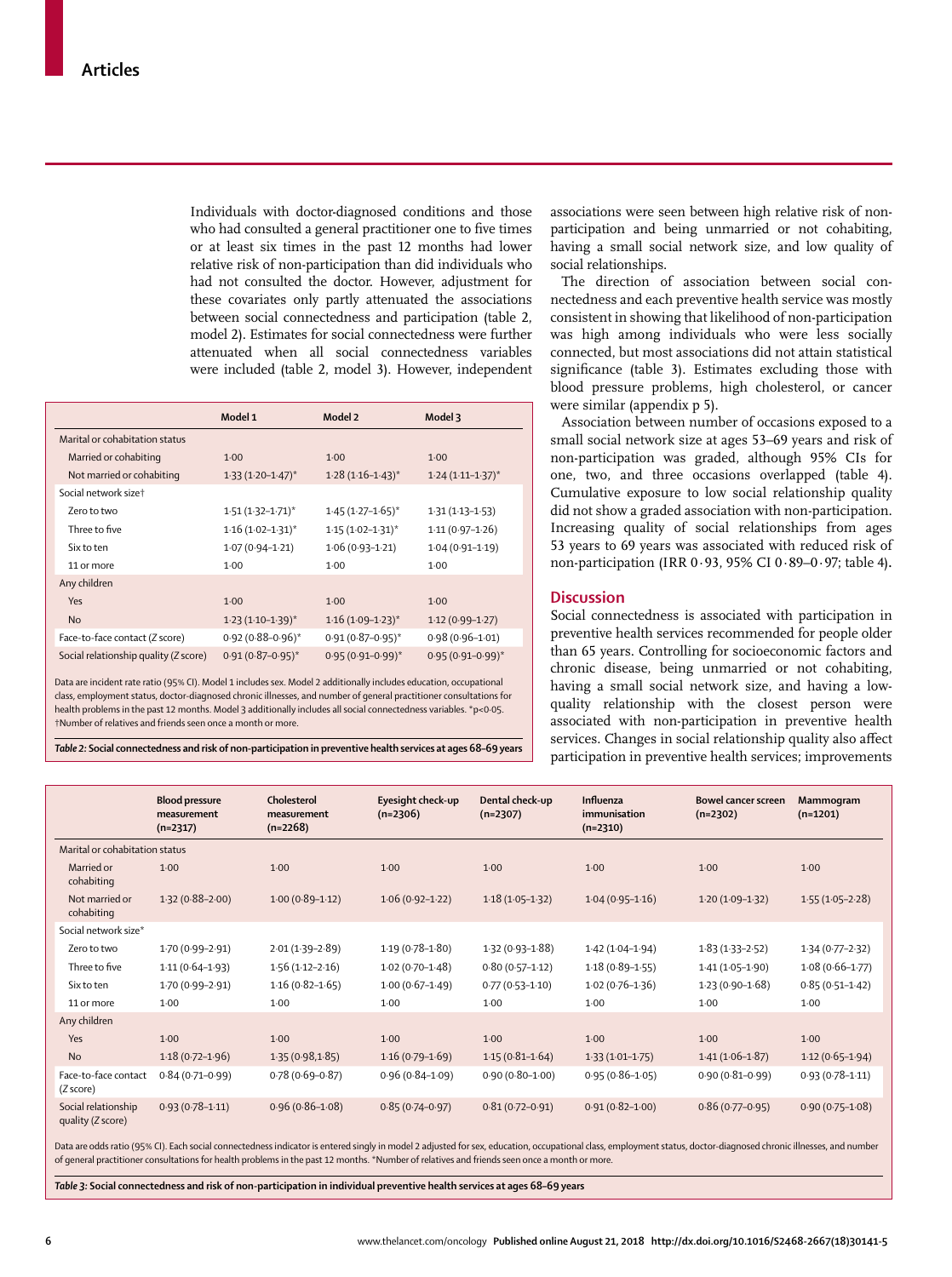in quality of social relationships were associated with increased participation.

This study benefits from longitudinal data, considered participation across many different preventive health programmes, and controlled for individual socioeconomic factors and chronic conditions. However, our study also has some limitations. Estimates from screening and immunisation programmes indicate that the sample population might have participated more in preventive health programmes than the general population. According to National General Practice Profile data, 91% of patients aged at least 45 years had a record of blood pressure measurement within the past 5 years. Approximately 50000 NHS sight checks per 100000 adults aged 60 years and older were completed in 2016–17; however, the recommendation for a sight check is every 2 years.23 Approximately 51% of adults were seen by an NHS dentist in the previous 2 years, but these data are not categorised into age groups and do not include private dental care.<sup>24</sup> In 2016, in England, 58% and 76% of adults older than 65 years participated in screening for bowel cancer and breast cancer, respectively; uptake of influenza immunisation was similar to our study at 71%.<sup>25</sup> The National Survey of Health and Development cohort might be more socially engaged and proactive in preserving their health than the general population; therefore, we might have underestimated associations between social connectedness and participation in preventive health care. Participation in some of these preventive health services follows an invitation from the service provider but we did not have data on invitations, nor could we control for rurality or other local variations in access to these preventive programmes. We controlled for socioeconomic factors that have been linked to access and uptake; however, residual confounding remains a possibility and the small effect sizes should be considered. Our measure of social network size was based on the number of relatives and friends seen and did not explicitly include coworkers or acquaintances. Although studies<sup>26</sup> of cancer screening uptake suggest that these groups might not have a strong social influence, they could provide information and increase contact with people who have used the service or had the disease. Data on participation of social network members in specific screening programmes or other services and their experience of the disease were not available. Additionally, we were unable to include behaviours spread through online social media connectedness in our set of exposures. Studies suggest that information and influence through social media might increase and reduce vaccination uptake.27 Because of the small sample size, the study had low statistical power to examine participation in specific preventive services. Furthermore, prevalence of poor social connectedness was low in this cohort. Exposures and outcomes were self-reported, although we do not know how social desirability bias relates to social connectedness.

|                                                                                                                                                                                                                                                                                                                                                                                                                       | Incident rate ratio for<br>non-participation (95% CI)* |  |  |
|-----------------------------------------------------------------------------------------------------------------------------------------------------------------------------------------------------------------------------------------------------------------------------------------------------------------------------------------------------------------------------------------------------------------------|--------------------------------------------------------|--|--|
| Number of occasions exposed to small network size at 53-69 years +                                                                                                                                                                                                                                                                                                                                                    |                                                        |  |  |
| <b>Zero</b>                                                                                                                                                                                                                                                                                                                                                                                                           | $1-00$                                                 |  |  |
| One                                                                                                                                                                                                                                                                                                                                                                                                                   | $1.23(1.06-1.42)$ ‡                                    |  |  |
| Two                                                                                                                                                                                                                                                                                                                                                                                                                   | $1.36(1.13 - 1.64)$ ‡                                  |  |  |
| Three                                                                                                                                                                                                                                                                                                                                                                                                                 | $1.66(1.30-2.11)$ ‡                                    |  |  |
| Number of occasions exposed to low social relationship quality at<br>53-69 years                                                                                                                                                                                                                                                                                                                                      |                                                        |  |  |
| <b>Zero</b>                                                                                                                                                                                                                                                                                                                                                                                                           | 1.00                                                   |  |  |
| One                                                                                                                                                                                                                                                                                                                                                                                                                   | 1.19 (1.03-1.38)‡                                      |  |  |
| Two                                                                                                                                                                                                                                                                                                                                                                                                                   | $1.35(1.17 - 1.55)$ #                                  |  |  |
| Three                                                                                                                                                                                                                                                                                                                                                                                                                 | $1.25(1.08-1.43)$                                      |  |  |
| Social relationship quality (Z score)                                                                                                                                                                                                                                                                                                                                                                                 |                                                        |  |  |
| Baseline (age 53 years)                                                                                                                                                                                                                                                                                                                                                                                               | $0.93(0.88 - 0.97)$ ‡                                  |  |  |
| Slope                                                                                                                                                                                                                                                                                                                                                                                                                 | $0.93(0.89 - 0.97)$ ‡                                  |  |  |
| Each connectedness indicator is entered in the model singly (not mutually<br>adjusted); n=2132. *Adjusted for sex, education, occupational class, employment<br>status, doctor-diagnosed chronic illnesses, and number of general practitioner<br>consultations for health problems in the past 12 months. †Small network is none<br>to two friends or relatives. #p<0.05. SLow quality is less than the sample mean. |                                                        |  |  |
| Table 4: Social connectedness assessed at ages 53-69 years and risk of<br>non-participation in preventive health services at 68-69 years                                                                                                                                                                                                                                                                              |                                                        |  |  |

Using information on participation in routine health checks, immunisation, and screening programmes enabled us to show consistent patterns across different types of preventive health services. Improved social connectedness might promote participation in preventive health services through several pathways. In health behaviour models, behaviours such as participation in preventive health services are considered a result of individuals' intentions and abilities.<sup>28</sup> Structural and functional elements of social connectedness plausibly contribute to a person's intention and ability to engage in preventive health services by influencing awareness, information, motivation, and action. Having a friend or relative who encouraged health check uptake is linked to greater intention to participate in cholesterol, blood pressure, and blood glucose checks in the next year.15 Spouses and family members influenced the decision to participate among attendees of colonoscopy screening,<sup>29,30</sup> and influence of family members might be particularly salient,<sup>31</sup> possibly partly because of hereditary cancer risk. Absence of a partner, family, and important others who encourage cancer screening or who participate in cancer screening is associated with non-attendance or irregular attendance, $32,33$  and protection of family members motivates influenza immunisation.<sup>34</sup> Pathways linking social connectedness to a particular preventive health service might depend on the service of interest and particular barriers to participation in that service, including its acceptability (eg, how invasive or unpleasant a test or screening is, and concerns about the implications of the test result), the actual or perceived effectiveness of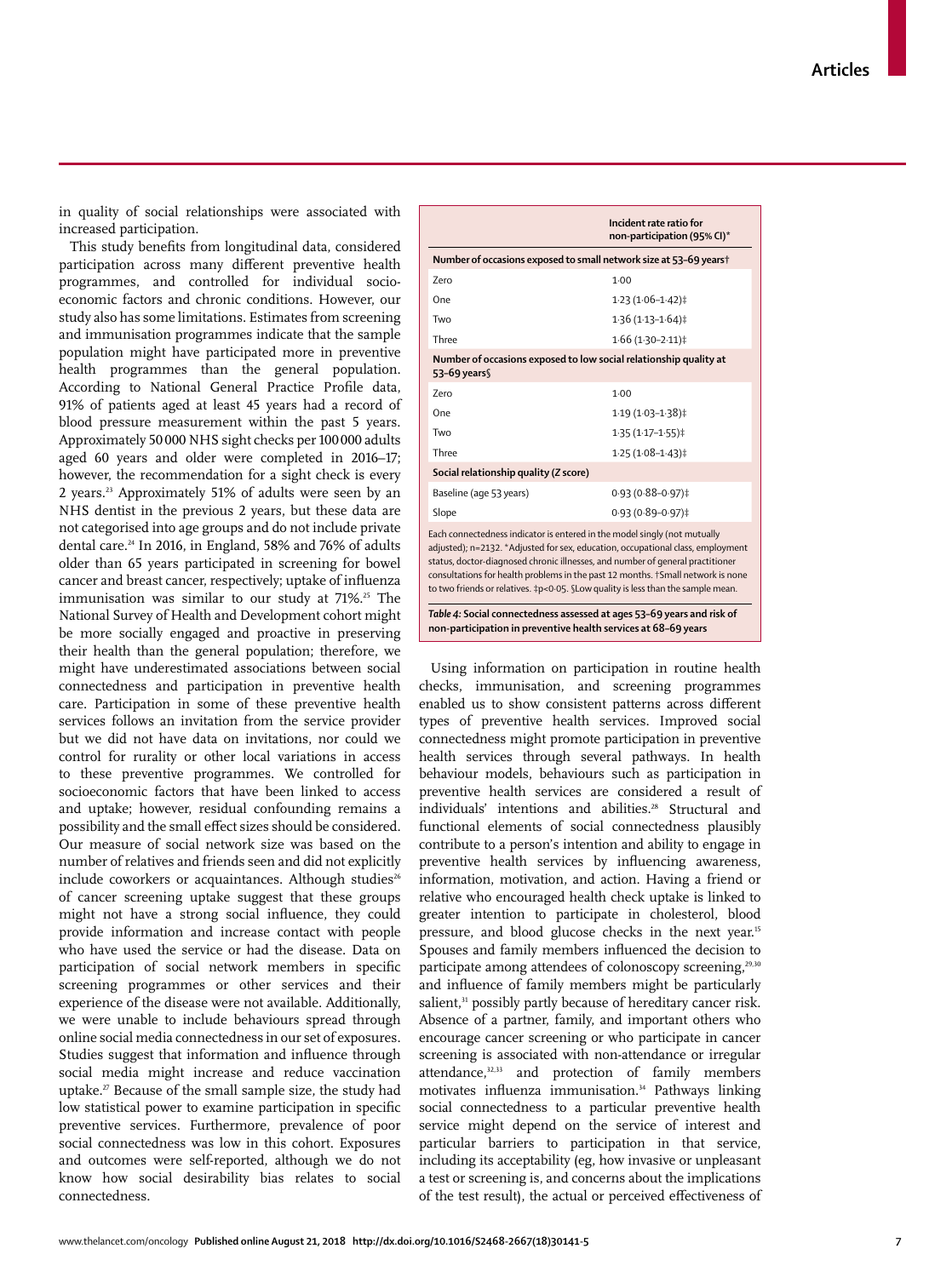the service, other contextual barriers (eg, geographical access and stressful life events), and the nature of the social connection (eg, close or bonding social connections, or weak or bridging social connections). Exploration of these pathways was beyond the scope of the study; however, individuals who are not socially connected appear to be at greater risk of non-participation in many checks and screens than are individuals who are socially connected, which is in line with earlier studies.<sup>8,13</sup> Indicators of social connectedness, especially size of social networks, frequency of face-to-face contact, and parental status, were moderately correlated. Although these indicators were associated with participation in preventive health services in confounder-adjusted models, frequency of face-to-face contact and parental status were not associated independently of other social connectedness indicators. All three indicators plausibly promote awareness, motivation, and action; however, size of social networks emerged as the strongest correlate of participation in preventive health services in our analysis.

Our findings align with several previous studies showing greater likelihood of participation in routine health checks or cancer screening among married than unmarried people<sup>12</sup> and add to the sparse literature on other aspects of the social network, including size of personal social networks. Small network size captured concurrently with participation in preventive health services was associated with reduced participation. The hypothesis that prolonged exposure to small social network size is associated with increased risk was not confirmed but warrants further investigation. Additionally, social connectedness can change as people age, and our analysis using repeat measures of quality of social relationship highlighted the association between declines in quality of social relationships and reduced participation in preventive health services.

National guidelines from the National Institute for Health and Care Excellence and Public Health England recommend that older people should have improved access to social contacts and networks and participate in social activities to maintain good mental health.<sup>35,36</sup> Positive social influence and social support are also being incorporated into initiatives to increase participation in screening and other preventive health programmes.<sup>4</sup> Increasing social connectedness is also recognised as a cost-effective strategy to improve health.<sup>37</sup> The estimated return on investment of  $f_1$ 1·26 for every  $f_1$  spent on such programmes is very conservative because it takes into account only the potential health system costs of depression and self-harm associated with social isolation, yet individuals are also likely to have physical and cognitive health benefits.<sup>37</sup> Our study suggests that improvement of access to social contacts and networks could additionally affect the health-care system by improving uptake of a range of evidence-based preventive health services. Structural and functional domains were independently associated with non-participation, suggesting that awareness, information, motivation, and

emotional or practical support derived from social relationships might all be relevant through psychosocial pathways and practical support. Public health teams could therefore assess whether interventions to increase social contact (frequency and number) and improve the quality of existing social relationships that promote a sense of belonging can increase uptake of preventive health care. Providers of preventive health services might consider population segmentation based on social connectedness indicators to aid targeting of initiatives to increase participation. Individuals with poor social connectedness appear to be at greater risk of not engaging in the full range of preventive services than those with good social connectedness and thus might benefit from public health campaigns to increase awareness of and facilitate access to these services.

#### **Contributors**

MS, CvW, SP, JT, DK, and JS reviewed the relevant literature and designed the study. DK and MS collected the data. MS did the data analysis and drafted the paper. All authors interpreted the data analysis, and revised and approved the final content before submission.

## **Declaration of interests**

We declare no competing interests.

#### **Data sharing**

Data used in this Article are available to bona fide researchers on request to the National Survey of Health and Development Data Sharing Committee via a standard application procedure (http://www.nshd.mrc. ac.uk/data). DOI:10.5522/NSHD/Q102 and DOI:10.5522/NSHD/Q103.

#### **Acknowledgments**

The UK Medial Research Council supports the Medical Research Council National Survey of Health and Development and MS and DK (grant numbers MC\_UU\_12019/1, MC\_UU\_12019/5, MC\_UU\_12019/2, respectively). The National Institute for Health Research Collaboration for Leadership in Applied Health Research and Care North Thames at Bart's Health NHS Trust supports JS. The views expressed in this Article are those of the authors and not necessarily those of the NHS, the National Institute for Health Research, or the Department of Health and Social Care.

#### **References**

- 1 Elovainio M, Hakulinen C, Pulkki-Raback L, et al. Contribution of risk factors to excess mortality in isolated and lonely individuals. *Lancet Pub Health* 2017; **2:** e260–66.
- 2 Berkman LF, Glass T, Brissette I, Seeman TE. From social integration to health: Durkheim in the new millennium. *Soc Sci Med* 2000; **51:** 843–57.
- Umberson D. Gender, marital status and the social control of health behavior. *Soc Sci Med* 1992; **34:** 907–17.
- 4 Allen JD, Stoddard AM, Sorensen G. Do social network characteristics predict mammography screening practices? *Health Educ Behav* 2008; **35:** 763–76.
- 5 Bish A, Yardley L, Nicoll A, Michie S. Factors associated with uptake of vaccination against pandemic influenza: a systematic review. *Vaccine* 2011; **29:** 6472–84.
- 6 Peng YI, Lin TF. Social capital and preventive care use among the elderly under Taiwan's National Health Insurance. *Arch Gerontol Geriatr* 2018; **75:** 28–36.
- Hoebel J, Starker A, Jordan S, Richter M, Lampert T. Determinants of health check attendance in adults: findings from the cross-sectional German Health Update (GEDA) study. *BMC Public Health* 2014; **14:** 913.
- Lau DT, Kirby JB. The relationship between living arrangement and preventive care use among community-dwelling elderly persons. *Am J Public Health* 2009; **99:** 1315–21.
- 9 Schülein S, Taylor KJ, Schriefer D, Blettner M, Klug SJ. Participation in preventive health check-ups among 19,351 women in Germany. *Prev Med Rep* 2017; **6:** 23–26.